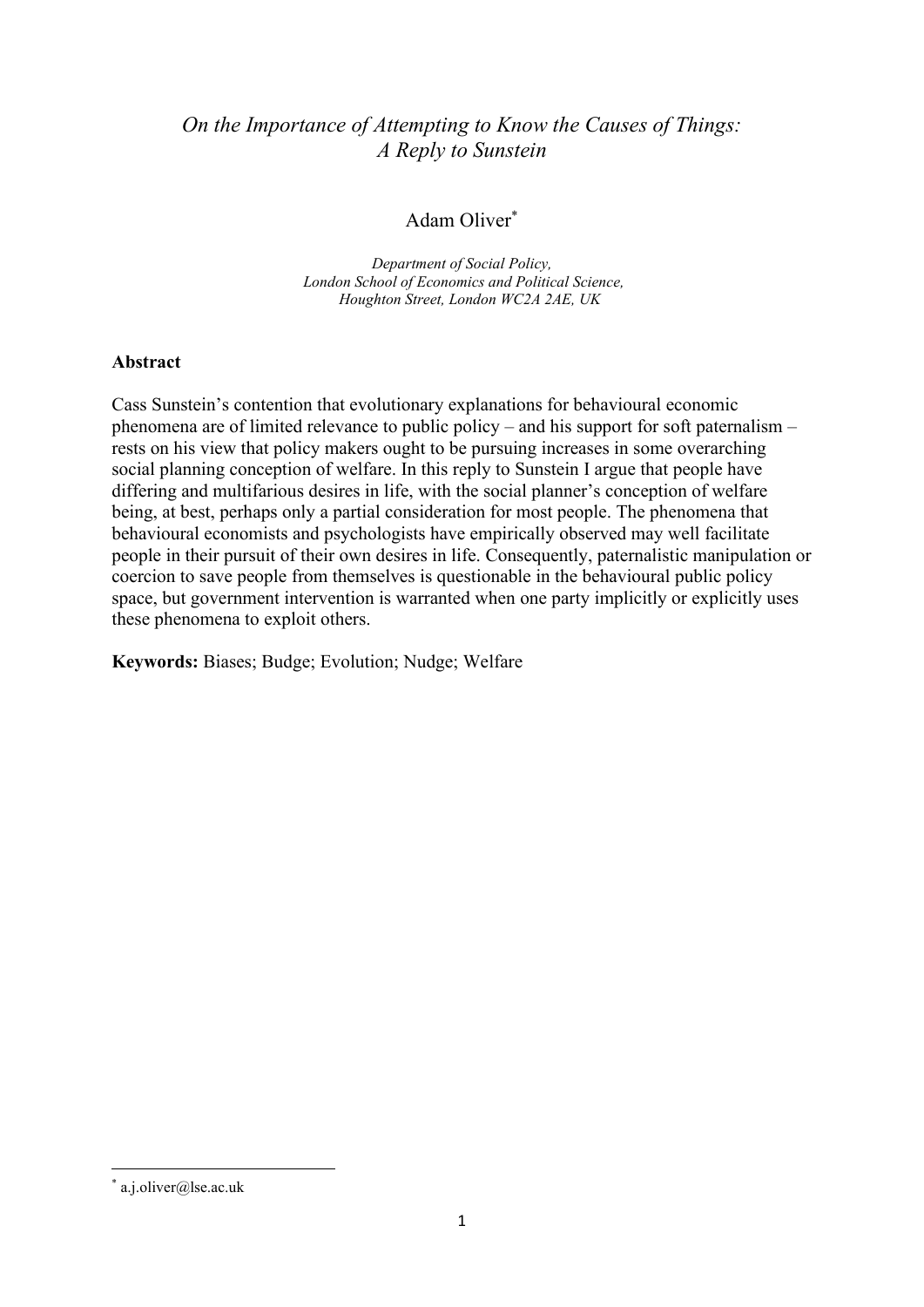The motto of my home institution is *rerum cognoscere causas* – 'to know the causes of things'. This motto has for a long time struck me as a little odd, particularly in relation to the social sciences, for can we ever *definitively* know the causes of things? We can, and I think should, *strive to better understand* the causes of things, but perhaps that would make for a clumsy motto. That clumsy phrase aside, I still contend that we ought to strive to better understand the causes of the phenomena that most behavioural economists consider to be biasing influences. By doing so, although inevitably to a degree speculative, we might conclude that they may have evolved for good reasons, and are not, therefore, biasing influences at all.

#### *Whither welfare maximisation*

Cass Sunstein (this issue) does not (of course!) agree. In reflecting on my short article that questioned whether the postulates of prospect theory really explain the observations of that theory's most distinctive implication (i.e. the reflection effect; see Oliver, this issue), he downplays the policy import of possible evolutionary explanations for the behavioural phenomena that have been uncovered by behavioural economists and psychologists over recent decades. At the heart of Sunstein's argument is the assumption, that is taken as selfevident, that policy makers ought to aim to improve some overarching concept of welfare or utility or wellbeing of the citizens they serve, with the criteria for that concept set by the social planner. Since the behavioural 'biases', irrespective of how or why they evolved, move many people away from those criteria, there is a paternalistic justification – for Sunstein, the familiar libertarian paternalistic justification – for the policy maker to intervene in individual choice, actions and behaviours.

However, assuming that people generally want to maximise a third person's view of what their own lifetime welfare or utility ought to be is, using Sugden's (2018) pejorative intention, 'a view from nowhere'. Some people might indeed wish to maximise their own welfare as such, but others are likely to have different personal goals for themselves, and with 'processes' rather than a pure concern with 'outcomes' mattering substantively to many of us. The behavioural phenomena that have been empirically unearthed over recent decades may have evolved to facilitate people in the pursuit of their personal goals (see Oliver, 2021). If people have differing and multifarious desires for what they wish to do with their lives, the imposition of some uniform standard of welfare upon all is erroneous, and therefore the behavioural phenomena that steer people away from that uniform standard are not necessarily in need of correction. With respect to people's private lives (assuming that they are not imposing substantive harms on others), I would argue that the policy maker's role is thus to focus on producing the general conditions for citizens to pursue their own desires in life. That would leave people free to pursue some lifetime concept of outcomes-based welfare or utility if they wish, but would not see them manipulated or even coerced towards that goal if their desires lie elsewhere.

Incidentally, no-one, as far as I know, is arguing that everyone is predominantly driven by the same evolutionary force. Some people are present oriented, others are more future oriented; some are pessimistic, some optimistic; some risk averse, others more risk seeking; some driven by outcomes, others more by process etc. However, different tendencies may be more or less drawn out within most people depending on the context that they face because the context will determine the relative advantageousness of each tendency. For example, when faced with extreme scarcity rather than relative abundance, more people may be more risk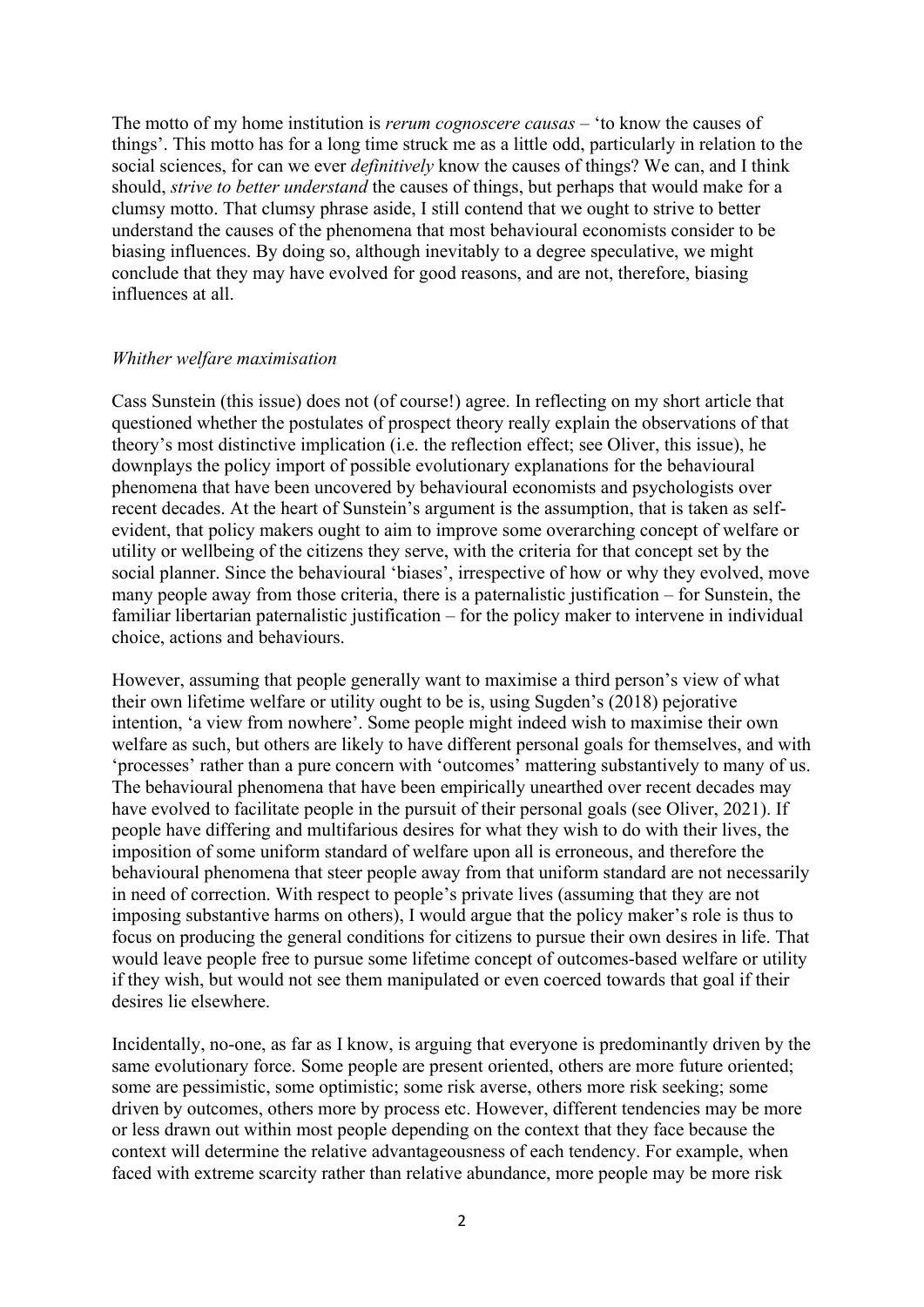seeking than they were otherwise, because in such circumstances that will increase their likelihood of survival. Even in those circumstances, one might observe risk aversion in people who are facing very challenging financial circumstances (although perhaps to a lesser degree than when they have abundant resources), but if more people are more likely to be risk seeking when facing extreme hardship, then when studying a population, general behavioural patterns will be consistent with – if not necessarily explained by – prospect theory's reflection effect.

#### *Whither government intervention*

I should repeat, for emphasis, that my contention that policy makers limit themselves to providing the general conditions that facilitate people in their pursuit of their own conceptions of a flourishing life applies only to those circumstances where governments might otherwise resort to paternalism. In the spirit of von Humboldt (1791-92/1993), Mill (1859/1969) and other likeminded liberals, where people are imposing behavioural-informed harms on others, as opposed to supposedly behavioural-informed harms on themselves, there is a potential justification for more forceful state intervention. Many appear to believe that the distinction between paternalistic and non-paternalistic policy – between internality and externality concerns – is a deeply uninteresting question, but I am of the view that it is perhaps the most profound consideration for the future development of behavioural public policy.<sup>1</sup>

Part of Sunstein's critique of using evolutionary explanations to inform policy is that such explanations might justify in-group favouritism, certain male attitudes towards women, and cruelty towards non-human animals. However, all of these examples entail harms imposed by one party on another, and thus in an evolutionary-respecting liberal framework state intervention *against* these actions and attitudes, assuming that the harms are considered substantive (which, in these examples, seems likely), would be entirely justifiable. Moreover, attempting to understand why these actions and attitudes evolved would still be useful, as such knowledge may facilitate the design of appropriate and effective regulation.

For me, the behavioural phenomena that Sunstein mentions – i.e. present bias, optimistic overconfidence and the availability heuristic – have relevance to public policy making if they are being used, implicitly or explicitly, by one party to exploit in some way another party. This will typically occur in the manipulation of the exchange relationship between two parties, and undermines the very notion of fairness in exchange. We could of course adopt the principle of *caveat emptor* – let the 'buyer' beware – but it is very difficult for people always to avoid by themselves being manipulated by others in these ways, because the behavioural phenomena are ingrained and usually almost unquestioned parts of their own psyches. Therefore, when the harms imposed upon them are substantive, there are goods grounds for policy makers to offer a helping hand, in the form of behavioural-informed regulations against harms, an approach that I have elsewhere labelled 'budge' (e.g. see Oliver, 2013).<sup>2</sup>

 $<sup>1</sup>$  An element of 'nudge imperialism' has taken root in the field of behavioural public policy over the past</sup> decade, where every conceivable behavioural intervention is now defined by many as a nudge of some sort. However, nudges are applications of libertarian *paternalism*; if an intervention is externality-focussed, it isn't a nudge at all. The relaxation in the use of terminology has created much confusion.

<sup>2</sup> For example, an overt regulation against behavioural-informed tactics by the gambling industry that manipulate people to gamble more than they otherwise would is a budge. A soft paternalistic covert measure that aims to reduce gambling activities undertaken by people, even if they are not being manipulated by the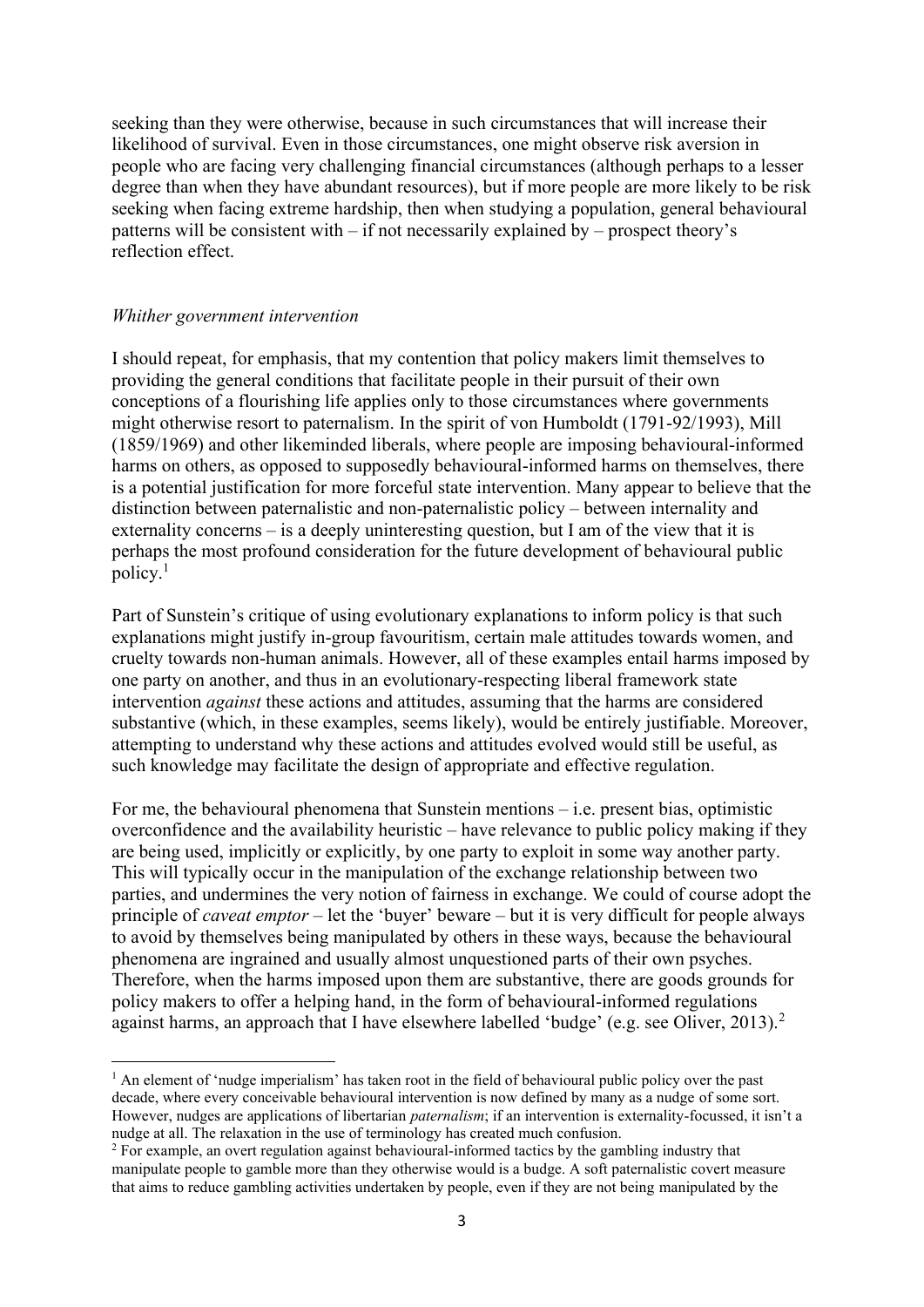#### *Whither evolution and the reflection effect*

In response to my suggestion that people may be implicitly risk averse in the face of abundance and risk seeking in the face of extreme scarcity (Oliver, this issue), Sunstein (this issue) states that "it would seem to follow that wealthy people will be risk-averse and poor people will be risk-seeking." In response to this I reply, 'not necessarily', and for two reasons. First, as alluded to above, there is still likely to be a large degree of individual heterogeneity in risk preferences across those who face similar financial circumstances – it is just that for those facing abundance compared to those facing extreme scarcity, the general tendency will be for greater risk seeking in the latter than in the former. Second, even within what might be defined as a class of financial circumstances, these general tendencies will be sensitive to the severity of the situation that people find themselves in. For example, some people who may be classified as poor may still, in general, find it most fruitful to navigate their way through life by being quite risk averse – that is, the risk averse strategy meets their needs. But for other poor people who face more severe circumstances where the risk averse option inevitably spells disaster, the risk seeking strategy may offer the only hope of survival $3$ 

Sunstein makes other points that I contest. For example, in implicitly suggesting that risk aversion is invariably erroneous, he argues that if you keep choosing \$100 over an 80% chance to win \$140 (and a 20% chance to win \$0) you will lose a lot of money over your lifetime. That may be true if you are in a position where you face such a repeated game, but many 'games' in life are not repeated, or not repeated much, and even when they are, it might be the case that people are dependent on an outcome in the short term (for example, some people might need \$100 to get through the next week). The choice, using the above example, in one-shot or 'time dependent' games is not, therefore, between \$100 and an expectation of \$112; it is between \$100 and \$140 or nothing, and many might reasonably, and I dare say rationally, think that the option that might produce nothing is too painful to bear.<sup>4</sup>

Sunstein (this issue) concludes by stating that "Even when evolutionary explanations for behavioural findings are plausible, they do not establish that people are acting rationally, that they are not making mistakes, and that decisions are promoting their welfare." I conclude by stating that if we accept that promoting some overarching standard of welfare or utility is not necessarily what many people want to achieve in their lives – that people have multifarious and varied desires – then the behavioural findings, which presumably evolved for a reason (or reasons), might often be consistent with an 'inclusive' sense of rationality, and might not be

industry to gamble, is a nudge. I prefer the former than the latter approach to behavioural public policy, supplemented with explicit government-sponsored education and information on the harms to self that excessive gambling can cause.

 $\frac{3}{3}$  Similar arguments can be made with respect to the wealthy. For example, some wealthy people – to use Sunstein's example, an Elon Musk, say – might have such an abundance of resources that experiencing the worst outcome in a risk seeking strategy is, for them, inconsequential. So they might then take risks just for the fun of it. Incidentally, as I alluded to in my original article, varying the magnitude of the outcomes that people face may change their implicit perceptions of whether they are facing extreme abundance or abundance or scarcity or extreme scarcity, and may lead to risk preference patterns that do not mirror those predicted by prospect theory's reflection effect. In short, there may be circumstances where the evolutionary postulates that I am suggesting do not necessarily marry with the predictions of prospect theory, which would be interesting to test.

<sup>4</sup> Samuelson (1963) presented a related discussion.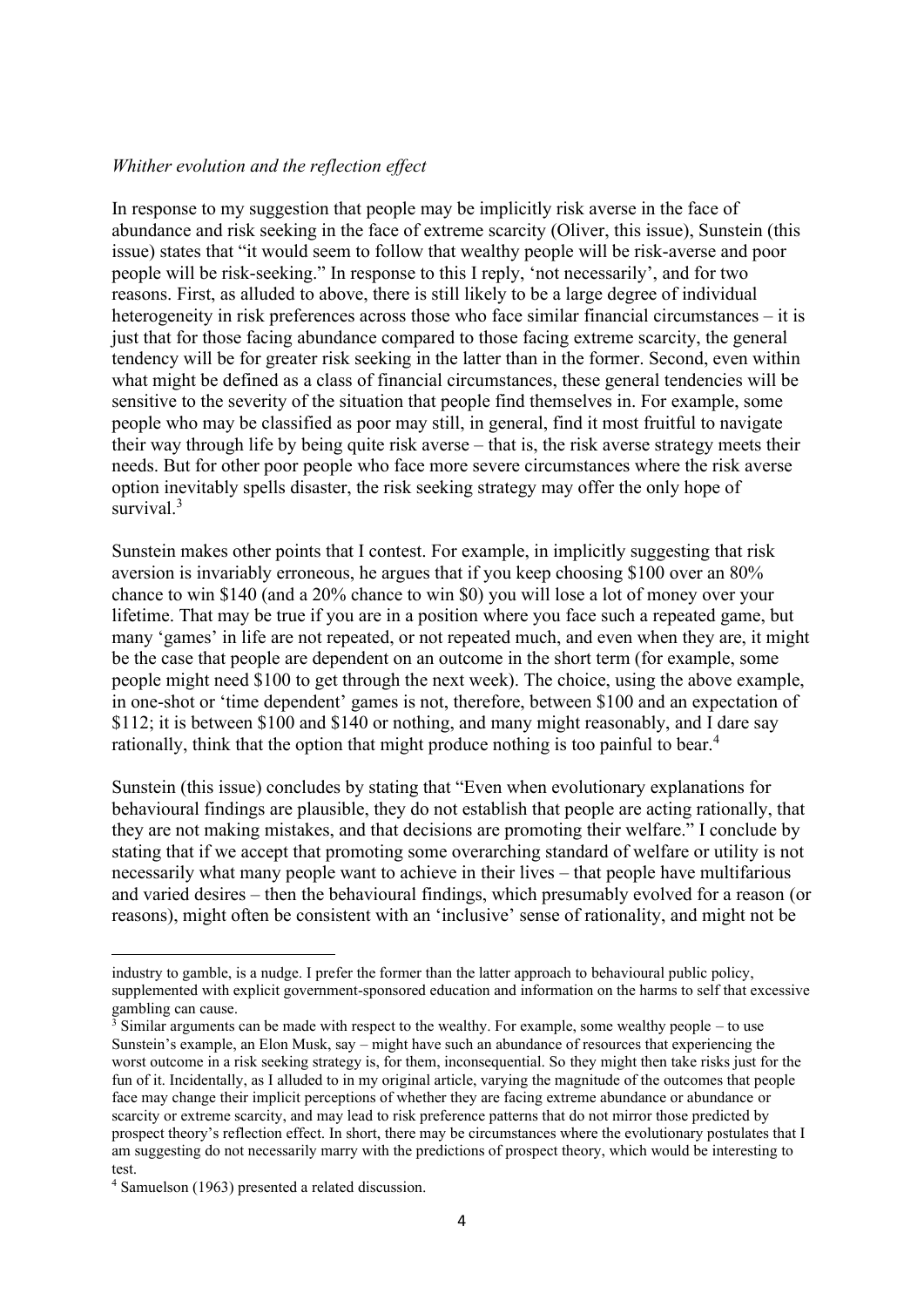biasing influences at all. Sunstein is right, I think, when he contends that evolutionary explanations are (sometimes excessively) speculative, but the view that people generally want and ought to pursue some universal standard of welfare is speculative, and I think incorrect, also.